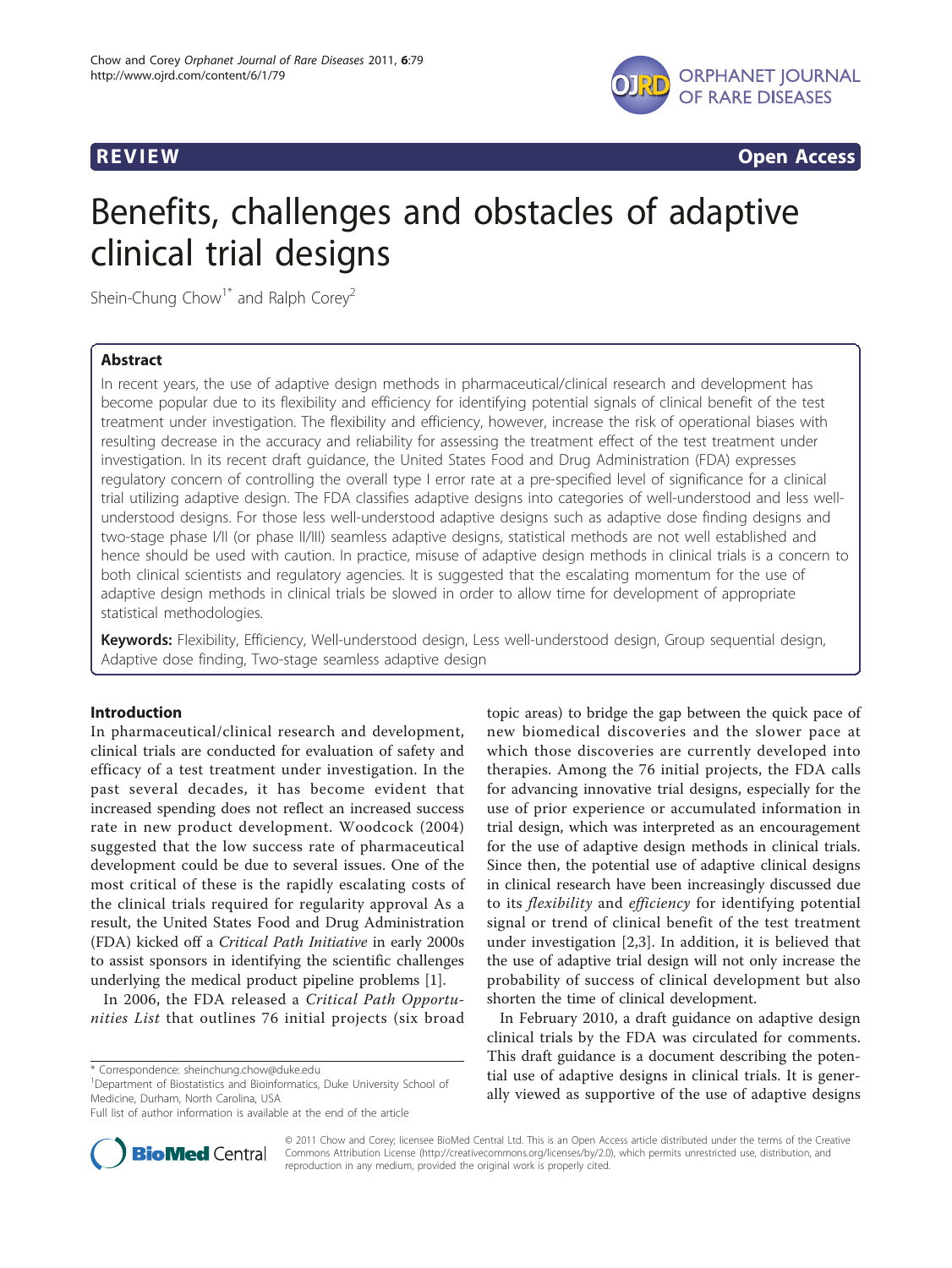if they are employed properly. The FDA draft guidance is not a specific guidance for the implementation of adaptive designs in clinical trials [[4](#page-9-0),[5](#page-9-0)]. It, however, should be noted that adaptive designs have been used at times in confirmatory contexts, for the most part cautiously, limited to changes such as sample size re-estimation and treatment arm consolidation in the early phase of clinical development where there is more uncertainty and regulatory concerns are minimized. The FDA classifies adaptive designs into well-understood designs and less well-understood designs. Well-understood design refers to the typical group sequential design, which has been employed in clinical research for years. Less well-understood designs include the adaptive dose finding and two-stage phase I/II (or II/III) seamless adaptive designs. Many scientific issues surrounding the less well-understood designs are posted in the draft guidance without recommendations for resolution. This raises the question whether the use of adaptive design methods in clinical trials (especially for those less wellunderstood designs) is ready for implementation in practice.

In the next section, a definition of adaptive design by the FDA and most commonly considered adaptive designs are brief described. Sections 3 provide clinical, statistical, and regulatory perspectives on the use of adaptive design methods in clinical trials, respectively. Section 4 discusses major challenges and obstacles when implementing adaptive designs in clinical trials. A concluding remark and future perspectives regarding adaptive clinical trial designs are given in Sections 5 and 6, respectively.

# Adaptive Clinical Trial Designs

# What is adaptive design?

In clinical trials, it is not uncommon to modify trial and/or statistical procedures through protocol amendments during the conduct of clinical trials based on either external information (e.g., safety concerns raised in the medical literature) or review of interim data. The purpose is not only to efficiently identify clinical benefits of the test treatment under investigation, but also to increase the probability of success of clinical development. In this article, we will refer to the adaptations (or modifications) made to the trial and/or statistical procedures as the adaptive design methods. Thus, an *adaptive* design could be defined as a design that allows modifications to a trial and/or the statistical procedures of a trial after its initiation without undermining the validity or integrity of the trial [[6](#page-9-0)]. In their recent publication, with the emphasis on by design adaptations only (rather than ad hoc adaptations), the Pharmaceutical Research Manufacturer Association (PhRMA) Working Group on Adaptive Design refers to an adaptive design as a clinical trial design that uses accumulating data to determine how to modify aspects of an ongoing study without undermining the validity and integrity of the trial [[7\]](#page-9-0). In contrast the FDA defines an adaptive design as a study that includes a *prospectively* planned opportunity for modification of one or more specified aspects of the study design and hypotheses based on analysis of (usually interim) data from subjects in the study [[4](#page-9-0)]. An adaptive design is also known as a flexible design by the European Medicines Agency (EMA) [\[8,9](#page-9-0)].

# Types of adaptive designs

By design adaptations may not be as flexible as they are meant to be when there is a prospectively planned adaptation embedded in the original statistical plan. In contrast, ad hoc adaptations via protocol amendments reflect real clinical practices, which may give clinical investigators increased flexibility for identifying possible clinical benefits of the test treatment under investigation. However, ad hoc adaptations may also increase the chance of misuse or abuse of the adaptive trial designs. Retrospective adaptations are used to develop the most appropriate statistical methods for data analysis without undermining the validity and integrity of the trial. The most commonly considered adaptive designs in clinical trials include, but are not limited to: an adaptive randomization design, a group sequential design, a flexible sample size re-estimation design (also known as an Nadjustable design), a drop-the-loser design (also known as a pick-the-winner design), an adaptive dose finding (escalation) design, a biomarker-adaptive design (also known as an enrichment target clinical trial design), an adaptive treatment-switching design, a hypothesis-adaptive design, a two-stage phase I/II (or phase II/III) seamless adaptive trial design, and a multiple adaptive design (which is a combination of any of the above adaptive designs). Detailed description of these adaptive designs and their advantages and limitations can be found in [[2,3\]](#page-9-0).

# Some examples

In this section, to provide a better understand of adaptive designs in clinical trials, examples concerning the use of well-understood adaptive design and less wellunderstood adaptive design in clinical research and development are given.

Example 1: Group sequential design (well-understood design) - Suppose a pharmaceutical company is interested in conducting a clinical trial utilizing a group sequential trial design with a planned interim analysis to assess safety (tolerability) and efficacy (failure rate) of a study drug in treating patients with asymptomatic adenovirus viremia. The primary objective is to test for statistical significance in the detection of a 25% difference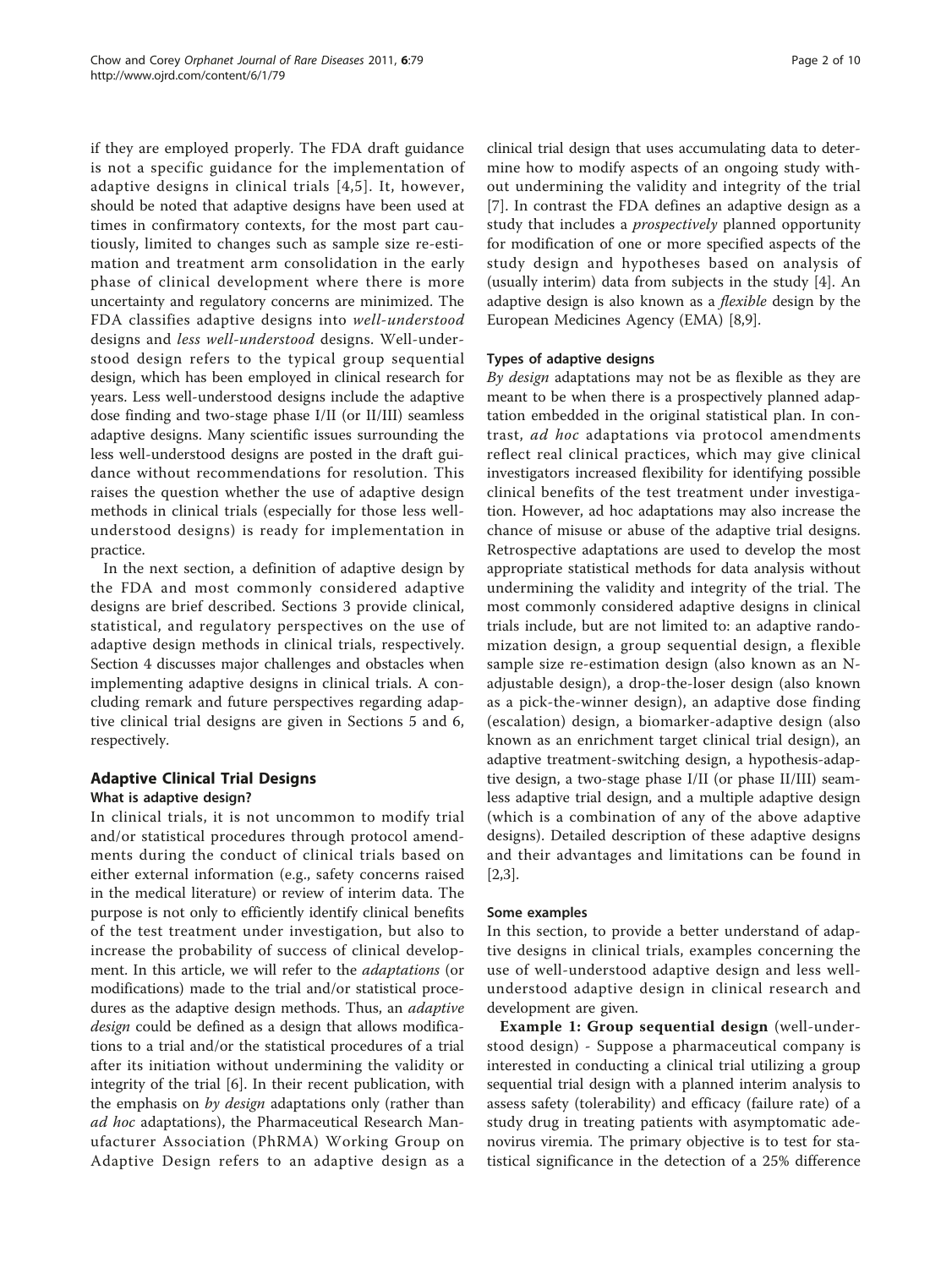in failure rate between the test drug and a placebo assuming that the failure rate of the placebo group is 50%. If possible the sponsor would like to stop the trial early due to efficacy/futility. Sample size calculation was performed based on the primary study endpoint of rate of failure at 12 weeks post randomization using the method of individual p-values proposed by [[10](#page-9-0)]. At interim analysis, the following stopping rules based on individual p-values are considered:

Stop for efficacy if  $T_1 \leq \alpha_1$ ; Stop for futility if  $T_1 \leq \beta_1$ ; Continue with adaptation if  $\alpha_1 < T_1 \leq \beta_1$ ;

where  $\alpha_1$  and  $\beta_1$  ( $\alpha_1$  < $\beta_1$ ) are the efficacy and futility boundaries at interim (stage 1), respectively, and  $T_1$  is the test statistic (based on individual p-value) to be used at interim analysis. Based on the above stopping boundaries and individual p-values, it can be shown that  $\alpha$  =  $\alpha_1+\alpha_2(\beta_1-\alpha_1)$ . Thus, we choose the efficacy and futility boundaries as follows

 $\alpha_1 = 0.005$ ,  $\beta_1 = 0.40$ ,  $\alpha_2 = 0.0506$ 

for controlling the overall type I error rate at the 5% level of significance, where  $\alpha_2$  is the significance level at the end of the study. Table 1 gives sample sizes required for achieving various desired powers (e.g., 80%, 85%, and 90%) under the assumptions that (1) the failure rate of the placebo group is 60%, 55%, 50%, 45%, or 40% (2) the clinically meaningful difference is 50% of the placebo failure rate, and (3) the randomization ratio is either 1:1 or 2:1. As it can be seen from Table 1 a total of 132 subjects (88 subjects in the test group and 44 in the placebo group) are required for achieving an 80% power for detecting a 25% difference in failure rate at the 5% level of significance assuming that (1) the randomization

Table 1 Sample Size Calculation

| <b>Randomization Ratio</b> | <b>Failure Rate</b> |             | Power     |           |           |
|----------------------------|---------------------|-------------|-----------|-----------|-----------|
|                            | Placebo             | <b>Test</b> | 80%       | 85%       | 90%       |
| 1:1                        | 60%                 | 30%         | 80 (40)   | 90 (45)   | 106 (53)  |
|                            | 55%                 | 27%         | 90 (45)   | 102 (51)  | 120 (60)  |
|                            | 50%                 | 25%         | 110 (55)  | 126 (63)  | 148 (74)  |
|                            | 45%                 | 22%         | 126 (63)  | 144 (72)  | 168 (84)  |
|                            | 40%                 | 20%         | 158 (79)  | 180 (90)  | 212 (106) |
| 2:1                        | 60%                 | 30%         | 93 (62)   | 105 (70)  | 123 (82)  |
|                            | 55%                 | 27%         | 105 (70)  | 120 (80)  | 141 (94)  |
|                            | 50%                 | 25%         | 132 (88)  | 150 (100) | 174 (116) |
|                            | 45%                 | 22%         | 150 (100) | 171 (114) | 201 (134) |
|                            | 40%                 | 20%         | 189 (126) | 216 (144) | 255 (170) |

Note: 1. The numbers are the total sample sizes required, while the numbers in the parentheses are the sample sizes required for the test group.

2. Sample sizes do not adjust for possible dropouts.

Page 3 of 10

ratio is 2:1 and (2) the true failure rate of the placebo is 50%.

As discussed above, group sequential design enjoys the flexibility/benefits of stopping the trial early and sample size re-estimation. However, how to control the overall type I error rate at a pre-specified level of significance when there is a possible population shift due to (i) additional adaptations at interim and/or (ii) protocol amendments has become one of the major challenges/obstacles for the well-understood design.

Example 2: Adaptive dose escalation design (less well-understood design) - Suppose a pharmaceutical company is planning a phase I dose escalation study to evaluate an intravenous administration of a study drug for patients with a specific type of cancer. The primary objective of this dose escalation trial is to determine the maximum tolerable dose (MTD) of the study drug. The identified MTD will be considered as the optimal dose for subsequent clinical trials conducted for later phase clinical development. The sponsor has two choices for the intended dose escalation study: an algorithm-based traditional dose escalation rule (TER) design and a model-based continual re-assessment method (CRM) design.

For the algorithm-based trial design, the traditional escalation rule is to enter three patients at a new dose level and then enter another three patients when a dose limiting toxicity (DLT) is observed. The assessment of the six patients is then performed to determine whether the trial should be stopped at the level or to escalate to the next dose level. Thus, this trial design is also known as the 3+3 TER design. The model-based CRM trial design with n patients per dose level, i.e., CRM(n), can be summarized by the following steps:

Step 1: Selecting the starting dose;

Step 2: Determining dose range and number of dose levels (usually 6-8 dose levels); In the CRM trial design, the next patient will be assigned to the dose level which is close to the estimated MTD from the updated dosetoxicity model.

Step 3: Primary assumption on the dose-toxicity model. The commonly considered dose-toxicity model in cancer research is  $p(x) = [1+b \exp(-ax)]^{-1}$ , where  $p(x)$ is the probability of toxicity with dose  $x$ . Under the above dose-toxicity model, the MTD can be estimated by  $MTD = \frac{1}{a} \ln \left( \frac{b \theta}{1 - a} \right)$  $1 - \theta$ ), where  $\theta$  is the probability of DLT (DLT rate) at MTD.

Step 4: Pre-specified dose escalation rule. For example, the CRM will employ the dose escalation rules such as the number of dose levels that are allowed to be skipped is 0 and/or the minimum number of patients treated at current dose level before escalating to the next dose level.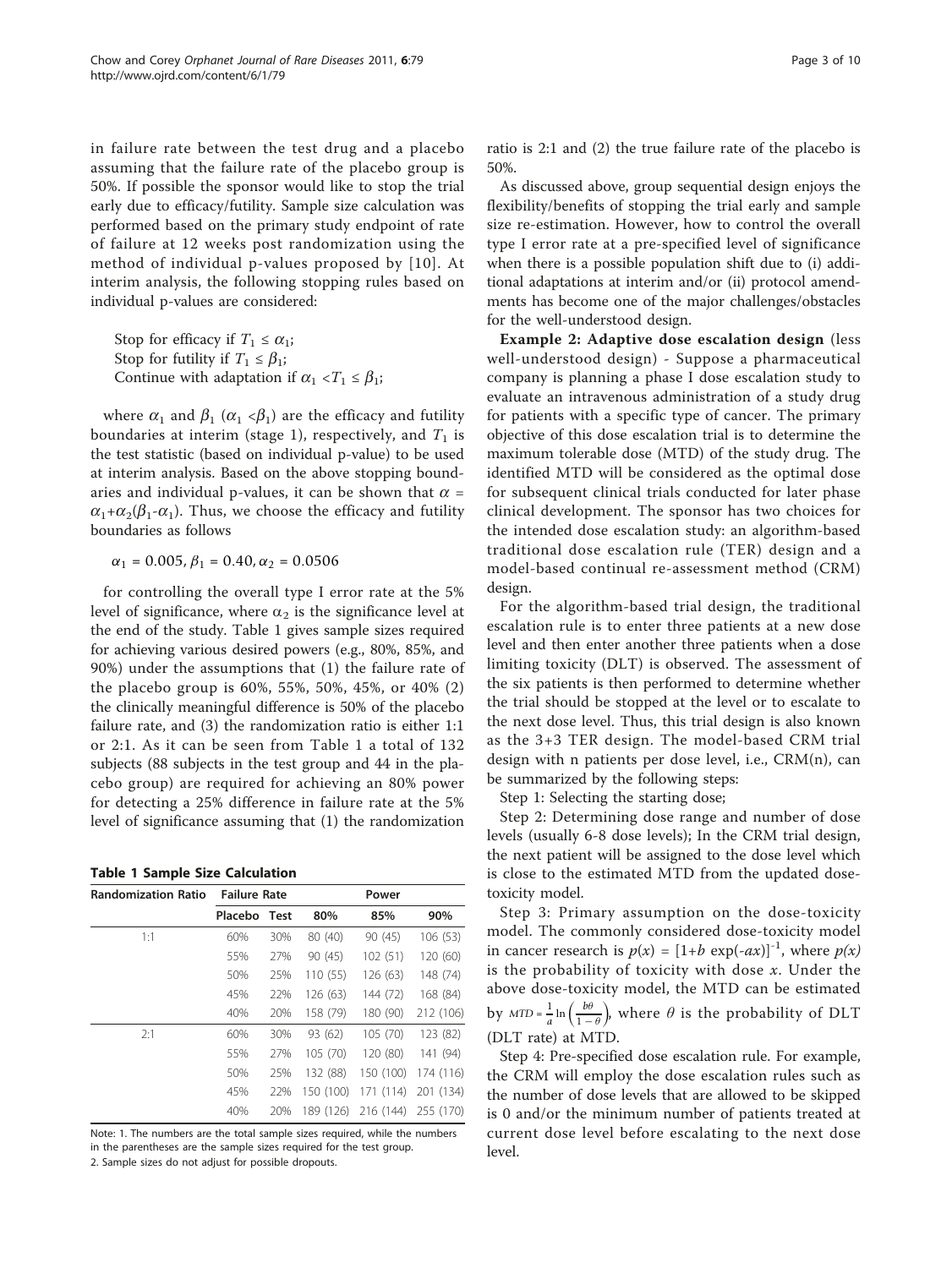Step 5: Pre-specified stopping rule. For example, if the maximum number of patients at a dose level have reached 6 subjects, we claim that the MTD has been achieved.

Typical adaptations applies to the 3+3 TER trial design include (1) the flexibility of dose de-escalation and (2) the extension of the 3+3 TER to the a+b TER with and without dose de-escalation. For the CRM, a Bayesian approach is commonly considered. In clinical trials, although these two trial designs are commonly considered, little discussion regarding criteria for design selection are available in the literature.

For selecting an appropriate study design, two criteria based on a fixed sample size approach and a fixed probability of correctly identifying the MTD are commonly considered. For a fixed sample size, the optimal design can be chosen based on one of the following

- (1) Number of DLTs expected;
- (2) Bias and variability of the estimated MTD;
- (3) Probability of observing DLT prior to MTD;
- (4) Probability of correctly identifying the MTD.

In other words, we may choose the design with the highest probability of correctly identifying the MTD. If it is undesirable to have patients experience the DLT, we may choose the design with the smallest number of DLT expected. In practice, we may compromise by choosing the most appropriate design to meet our need. On the other hand, for a fixed probability of correctly identifying the MTD, the optimal design can be chosen based on one of characteristics described above. Thus, we may choose the design with the smallest probability of observing DLT prior to MTD. Similarly, we may compromise the above criteria for choosing the most appropriate design to meet our need.

For design selection of the proposed dose escalation trial, a clinical trial simulation was conducted under the assumptions that (1) the total simulation runs is 5,000, (2) the initial dose is 0.3 mCi/kg, (3) the dose range is from 0.3 mCi/kg to 2.8 mCi/kg assuming that the MTD is at 2.5 mCi/kg with a total number of dose levels of 6, (4) algorithm-based 3+3 TER with and without de-escalation are considered, (5) maximum dose de-escalation allowed is 1, (6) CRM(n) with  $n = 1, 2$ , and 3 are considered, where n is the number of subjects per dose level, (7) logistic dose-toxicity model is assumed, (8) DLT rate at MTD is assumed to be  $1/3 = 33\%$ , (9) Bayesian approach with uniform prior is considered for estimation of the parameters of the dose-toxicity model, (10) number of doses allowed to skip is 0. The results are summarized in Table 2. As a result, CRM(2) trial design is chosen for the proposed dose escalation trial for identifying the MTD.

Note that the  $CRM(n)$  with  $n = 2$  will provide a more accurate and reliable assessment of the dose-toxicity model as compared to that of the  $CRM(n)$  with  $n = 1$ . Although the CRM(n) (in conjunction with Bayesian approach) provides a more accurate and reliable approach for identifying the MTD, the validation of the dose-toxicity mode, the selection of appropriate prior, possible dose jump and overdose have become major challenges/obstacles for the investigators.

Example 3: Two-stage phase II/III adaptive design (less well-understood design) - A pharmaceutical company is interested in conducting a clinical trial utilizing a two-stage seamless adaptive design for evaluation of safety (tolerability) and efficacy of a test treatment for patients with hepatitis C virus (HCV) infection. The study will consist of two stages at which the first stage is for dose selection and the second stage is for establishment of non-inferiority of the selected dose from the first stage as compared to the standard of care therapy (control). The primary objectives of the study then contain study objectives at both stages. For the first stage, the primary objective is to select the optimal dose as compared to the standard of care therapy, while the primary objective of the second stage is to establish noninferiority of the selected dose as compared to the standard of care therapy. The treatment duration is 48 weeks of treatment followed by a 24 weeks follow-up. The primary study endpoint is the sustained virologic response (SVR) at week 72, which is defined as an undetectable HCV RNA level (< 10 IU/mL) at week 72.

The proposed two-stage seamless adaptive design is briefly outline below: Stage 1: This stage is a five-arm

|  | <b>Table 2 Summary of Simulation Results</b> |  |
|--|----------------------------------------------|--|
|  |                                              |  |

Design # Patients Expected (N) # of DLT Expected Mean MTD (SD) Prob. of Selecting Correct MTD "3+3" TER 15.96 2.8 2.8 1.26 (0.33) 0.526  $"3+3"$ STER\* 17.56 3.2 3.2 1.02 (0.30) 3.2 0.204 CRM(1) 10.60 10.60 3.4 1.51 (0.08) 0.984 0.984 CRM(2) 13.57 2.8 1.57 (0.20) 0.884 CRM(3) 16.37 1.63 (0.26) 16.37 2.7 1.63 (0.26) 1.63 (0.26) 2.7 2.7 1.63 (0.26) 2.7 3.4

\* Allows dose de-escalation

 $CRM(n) = CRM$  with n patients per dose level; Uniform prior was used.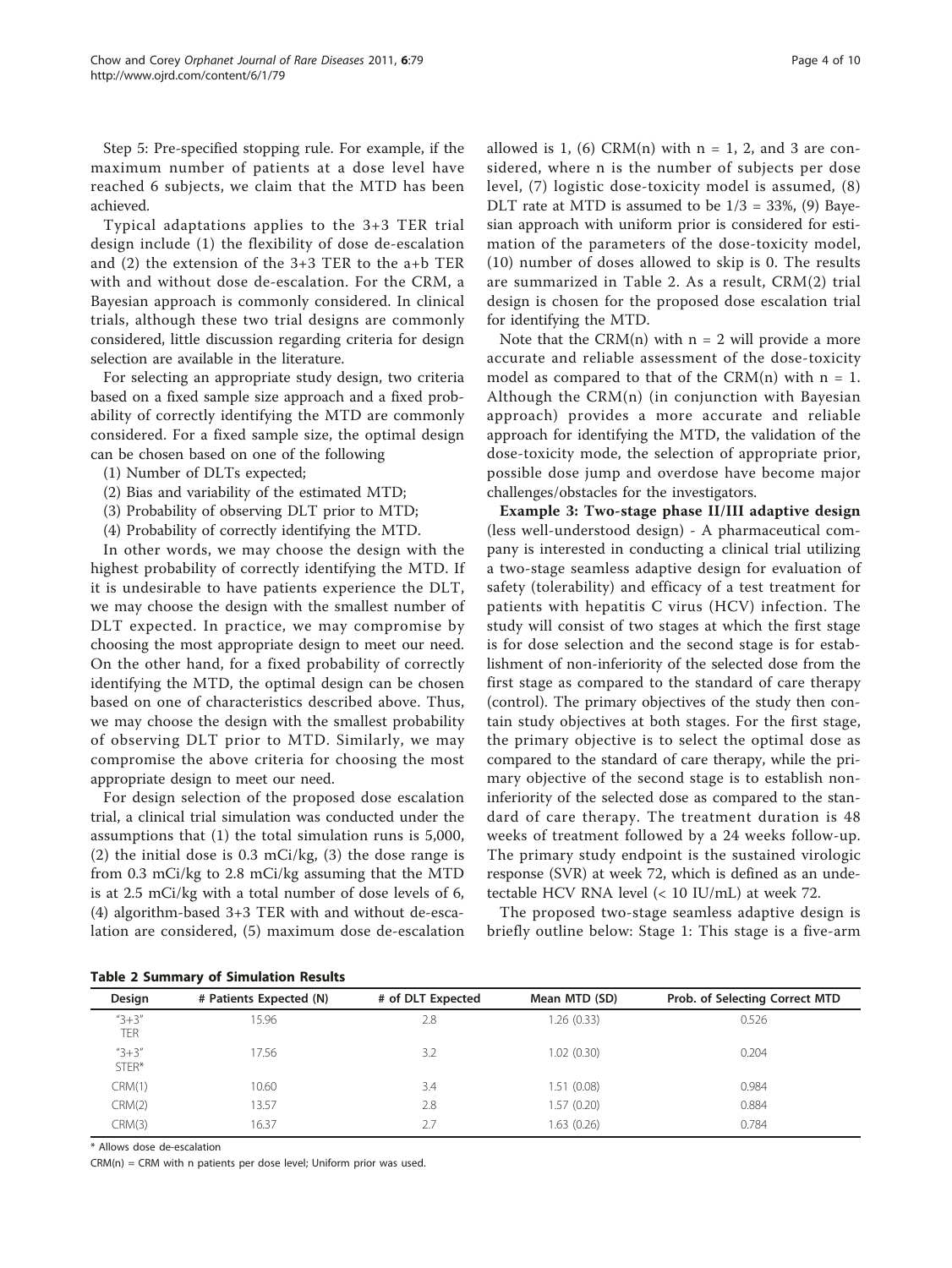randomized evaluation of four active dose levels of the test treatment. Qualified subjects will be randomly assigned to one of the five treatment groups at a 1:1:1:1:1 ratio. After all Stage 1 subjects have completed Week 12 of the study, an interim analysis was performed. Based upon the safety results of this analysis as well as virologic response at Weeks 12 and 24, Stage 1 subjects who have not yet completed the study protocol will continue with their assigned therapies for the remainder of the planned 48 weeks, with final follow-up at Week 72. An optimal dose will be selected based on the interim analysis results of the 12 week early virologic response (EVR), which is defined as 2-log10 reduction in HCV RNA level at Week 12, assuming that the 12 week EVR is predictive of 72 week SVR. The 12 week EVR is considered as a surrogate endpoint for the primary endpoint of 72 week SVR. Under this assumption, an optimal dose will be selected using precision analysis under some pre-specified selection criteria. In other words, the dose group with highest confidence level for achieving statistical significance (i.e., the observed difference is not by chance alone) will be selected. The selected dose will then proceed to testing for non-inferiority compared to standard of care in Stage 2. Stage 2: This stage will be a non-inferiority comparison of the selected dose from Stage 1. A separate cohort of subjects will be randomized to receive either the selected dose from Stage 1 or the standard of care treatment as given in Stage 1 in a 1:1 ratio. A second interim analysis will be performed when all Stage 2 subjects have completed Week 12 and 50% of the subjects (Stage 1 and Stage 2 combined) have completed 48 weeks treatment and follow-up of 24 weeks. Depending on the results of this analysis, including the virologic response at Weeks 12 and 24, sample size re-estimation will be performed to whether additional subjects are needed in order for achieving the desired power for establishment of non-inferiority for the selected dose.

In both stages, subjects who do not meet the study criteria for virologic response at Weeks 12 and 24, and those who do meet these criteria but then relapse at any later time through study Week 72, will discontinue study treatment and will be offered treatment, off protocol, with standard of care. For the two planned interim analyses, the incidence of EVR as well as safety data, will be reviewed by an independent data safety monitoring board (DSMB). The commonly used O'Brien-Fleming boundaries will be applied for controlling the overall Type I error rate at 5% [[11](#page-9-0),[12\]](#page-9-0). Adaptations such as stopping the trial early, discontinuing selected treatment arms, and re-estimating the sample size may be applied as recommended by the DSMB. Stopping rules for the study will be designated by the DSMB, based on their ongoing analyses of the data and as per their charter.

In clinical research and development, the use of twostage phase I/II or phase II/III adaptive seamless design has become very popular due to its flexibility and efficiency for achieving the study objectives of the intended trials. However, the development of appropriate and valid statistical methods and the control of the overall type I error under the complexity of the less well-understood design are major challenges/obstacles to clinical scientists.

### 2.4 Benefits of adaptive designs

Possible benefits for the use of adaptive design methods in clinical trials include that (1) it allows the investigator to correct wrong assumptions made at the beginning of the trial, (2) it helps to select the most promising option early, (3) it makes use of emerging external information to the trial, (4) it provides the investigator the opportunity to react earlier to surprise (either positive or negative), and (5) it may shorten the development time and consequently speed up development process. In summary, the use of adaptive design methods in clinical research and development provides the investigator the second chance to modify or re-design the trial after seeing data from the trial itself at interim or externally as recommended by the independent data monitoring committee (IDMC) of the study.

While enjoying the flexibility and possible benefits of adaptive design methods in clinical trials, it should be noted that more flexibility could lead to a less wellunderstood design as described in the FDA draft guidance. A less well-understood adaptive design is often more flexible and yet more complicated. Under a complicated and less well-understood adaptive design, statistical inference is often difficult, if not impossible, to obtain although valid statistical inferences for some less well-understood designs are available in the literature. As an example, Table [3](#page-5-0) provides a summary of flexibilities and possible benefits of some less well-understood adaptive designs such as an adaptive randomization design, an adaptive dose finding design, and a two-stage phase I/II (or phase II/III) seamless adaptive design that are commonly considered in pharmaceutical/clinical research and development.

# Clinical/Statistical and Regulatory Perspectives Clinical Operation Perspectives

From clinical operation perspectives, the use of adaptive design methods in clinical trials does reflect real clinical practices in clinical research and development. In clinical practice, the prospective (or by design) adaptations of unequal ratio of randomization, data safety monitoring, interim analysis for efficacy, stopping the trial early due to safety and efficacy/futility, and sample size reestimation are commonly considered at the stage of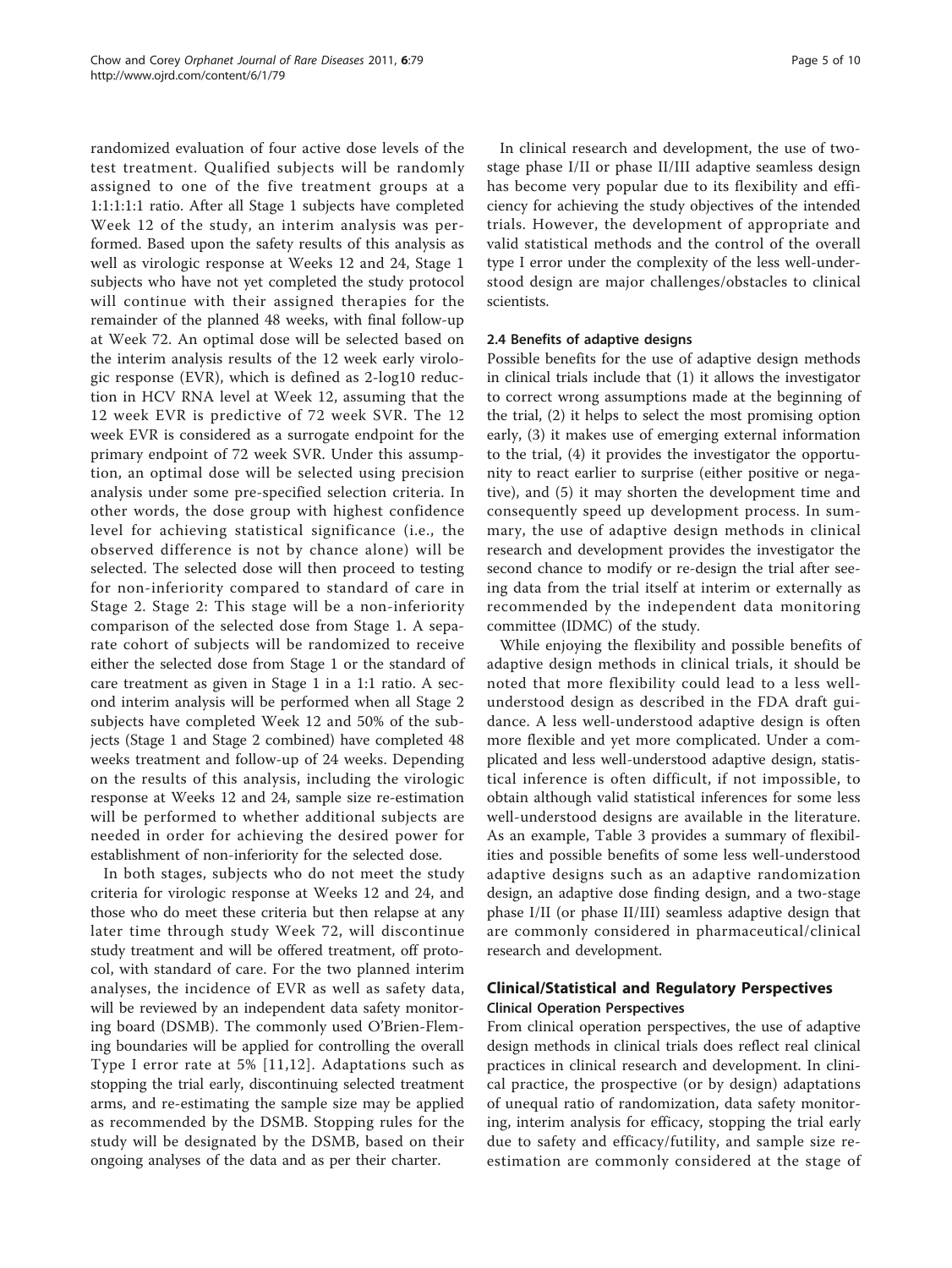| Design                                                                          | <b>Flexibility/Benefits</b>                                                                                                                                                                                                                                                                                              | <b>Challenges/Obstacles</b>                                                                                                                                                                                                        |
|---------------------------------------------------------------------------------|--------------------------------------------------------------------------------------------------------------------------------------------------------------------------------------------------------------------------------------------------------------------------------------------------------------------------|------------------------------------------------------------------------------------------------------------------------------------------------------------------------------------------------------------------------------------|
| Adaptive<br>Randomization<br>Design                                             | ■ Unequal probability of treatment assignment<br>Assign subjects to more promising treatment arm                                                                                                                                                                                                                         | Randomization schedule not available prior<br>to the conduct of the trial<br>Not feasible for large trials or trials with<br>long treatment duration<br>Statistical inference is often different, if not<br>impossible, to obtain  |
| Adaptive Dose<br>Finding Design*                                                | • Drop inferior dose group early<br>Modify/add additional dose groups<br>Increase the probability of correctly identifying the MTD with limited<br>number of subjects                                                                                                                                                    | Selection of initial dose<br>■ Selection of dose range under study<br>Selection criteria and decision rule<br>Risk of dropping promising dose groups                                                                               |
| Two-stage Seamless<br>Adaptive Design<br>(either phase I/II or<br>phase II/III) | Combine two studies into a single study<br>Fully utilize data collected from both stages<br>Reduce lead time between studies<br>Shorten the development time<br>Additional adaptations such as drop-the-loser, adaptive randomization, and<br>adaptive hypotheses may be applied at the end of the 1 <sup>st</sup> stage | ■ The control of the overall type I error rate<br>Sample size calculation/allocation<br>How to perform analysis based on<br>combined data collected from both stages?<br>If Is the O'Brien-Fleming type of boundaries<br>feasible? |

<span id="page-5-0"></span>Table 3 Summary of Flexibility/Benefits and Challenges/Obstacles of Various Less Well-Understood Adaptive Designs

\*For example, adaptive dose escalation designs for cancer trials.

protocol development. During the conduct of the trial, it is not uncommon that some concurrent (ad hoc) adaptations such as modification of inclusion/exclusion criteria, dose regimen/duration, and primary study endpoints and/or hypotheses are implemented through protocol amendments due to slow enrollment, safety concern, and the issue of lack of efficacy, respectively. Note that frequent ad hoc adaptations without consideration of the statistical implications have provided an argument for using prospectively planned adaptive design methods in clinical trials. At the end of the study, some retrospective adaptations on statistical analysis plan of the data collected from the trial are often applied prior to database lock or data unblinding.

As indicated earlier, the use of adaptive clinical trial design is very attractive due to its flexibility and efficiency for identifying optimal clinical benefits of a test treatment under investigation especially when only limited resources and/or time are available. However, before an adaptive design can be implemented, the practical issues of feasibility, validity and robustness, which have impact on the data quality and the integrity of the trial, are necessarily addressed from clinical perspectives. These practical issues are briefly described below.

For feasibility, the following questions arise and need to be addressed before the interested adaptive design can be implemented [\[13\]](#page-9-0): (1) Do the possible benefits outweigh the extra efforts required for implementation of the adaptive design? (2) Does the level of difficulty and the associated cost justify the gain from implementing the adaptive design? (3) Does the implementation of adaptive design delay patient recruitment and prolong study duration? (4) How often are the unblinded analyses practical and to whom should the data be unblinded? (5) How should the impact of the data monitoring committee's (DMC) decision regarding the trial

(e.g., recommending an early stopping or other adaptations due to safety concern) be considered at the design stage?

For the issue of validity, it is reasonable to ask the following questions: (1) Does the unblinding cause potential bias in treatment assessment? (2) Does the implementation of an adaptive design destroy the randomness? For example, response-adaptive randomization is used to assign more patients to the superior treatment groups by changing the randomization schedule. However, for ethical reasons, the patients should be informed that the later they come into the study, the greater the chance of being assigned to the superior groups. For this reason, patients may prefer to wait for late entry into the study. This could cause bias because sicker patients might enroll earlier just because they cannot wait. When this happens, the treatment effect is confounded by the patient's disease background. A similar bias could occur for a drop-losers design and other adaptive designs.

Regarding the issue of robustness, virtually without exception, a trial cannot be conducted exactly as specified in the protocol. In practice, it is helpful to assess the issue of robustness by addressing the following questions. First, would protocol deviations and/or violations invalidate the adaptive trial design employed? For example, if an actual interim analysis was performed at a different (information) time that the scheduled one, how does it impact the type-I error of the adaptive design? How does an unexpected DMC action affect the power and validity of the design? Would a protocol amendment such as endpoint change or inclusion/exclusion change invalidate the design and analysis? Would delayed responses diminish the advantage of implementing an adaptive design such as continued re-assessment method (CRM) in an adaptive dose-escalation design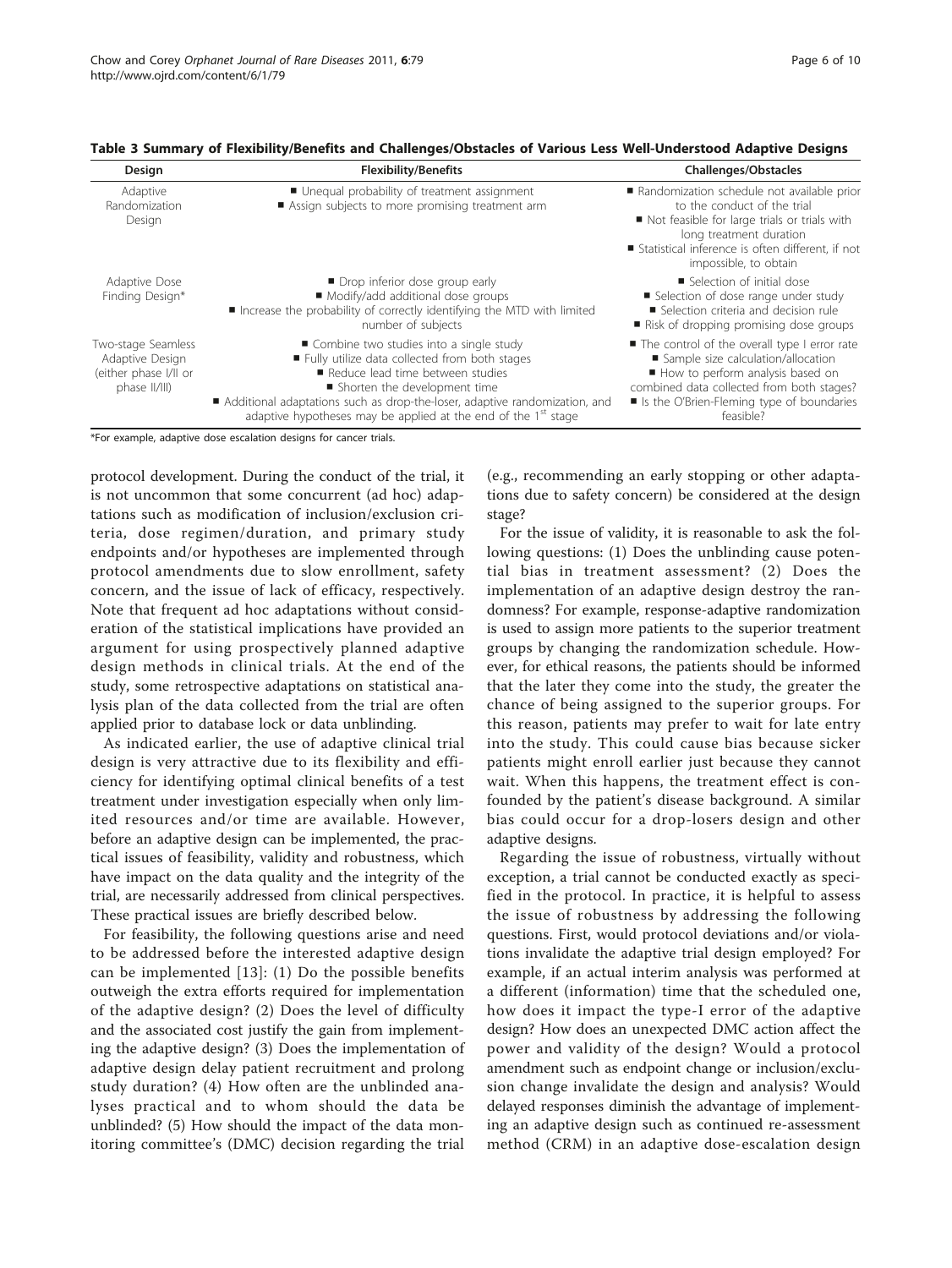and trials with a survival endpoint? In addition, what level of modifications to the trial would be acceptable to the regulatory authorities? Does the adaptive design have adequate theoretical support? Does implementation of the adaptive design deviate from the theoretical model? Is the adaptive design robust against major protocol deviations? Does the data unblinding actually cause bias in assessment?

# Statistical Perspectives

From a statistical point of view, major adaptations or modifications to trial and/or statistical procedures could (1) introduce operational bias/variation to data collection, (2) result in a shift in the target patient population in terms of either location or scale parameter, and (3) lead to inconsistency between hypotheses to be tested and the corresponding statistical tests.

In clinical trials, any modifications made to the trial and/or statistical procedures may introduce operational bias and/or variation to the data collection. The sources of bias/variation can be classified into four categories, namely (1) expected and controllable such as changes in laboratory testing procedures and/or diagnostic procedures, (2) expected but not controllable such as change in study dose and/or treatment duration, (3) unexpected but controllable such as patient non-compliance, and (4) unexpected and uncontrollable which is the random error in observing the clinical responses/outcomes [\[14](#page-9-0)]. For good clinical practice, we should make every attempt not only to identify but also to minimize/control possible operational bias/variation whenever possible.

As indicated in [[2\]](#page-9-0), significant or major modifications made to the trial could result in a shift in target patient population (i.e., from the target patient population to a similar but slightly different target patient population). It is then a concern whether (significant or major) changes made to the trial have led to a totally different trial with a similar but different target patient population. Consequently, we may not be able to answer the medical/scientific questions that the original trial intended to address. Thus, it is of interest to determine whether statistical inference obtained based on clinical data collected from the actual patient population could be applied to the originally planned target patient population.

In addition, the misuse and/or abuse of the adaptive design methods in clinical trials could lead to inconsistencies between hypotheses to be tested and the corresponding statistical tests where (1) there are wrong tests for the right hypotheses (the validity is a concern), (2) there are right tests for the wrong hypotheses (an evidence of the misuse of certain adaptations), (3) there are wrong tests for the wrong hypotheses (an evidence of abuse of the adaptive design methods), and (4) there are right tests for the right hypotheses with insufficient power [\[14\]](#page-9-0).

In clinical investigation, a pre-study power analysis for sample size calculation is always performed for achieving a desired power for correctly detecting a clinically meaningful difference (or treatment effect) at a pre-specified level of significance. The ultimate goal is to make sure that the observed difference has both clinical and statistical meaning in the sense that (1) it is of clinical importance, (2) it is not by chance alone, and (3) it is reproducible. The pre-study power analysis can only be done under a valid statistic derived under the null hypothesis. Thus, for a given adaptive design, valid statistical methods are necessary to ensure the success of the clinical trials utilizing adaptive trial designs, especially for those less well-understood adaptive designs.

# Regulatory Perspectives

As indicated earlier, the use of adaptive design methods based on accrued data in clinical trials may introduce operational bias, which is a great concern to the regulatory agencies in the review/approval process of the regulatory submission. One of the major concerns is that the use of adaptive trial designs (especially for those less well-understood designs) may not be able to preserve the overall type I error rate at the pre-specified level of significance. In addition, p-values may not be correct and the corresponding confidence intervals for the treatment effect may not be reliable. Moreover, adaptations may result in a totally different trial that is unable to address the medical questions that the original study intended to answer.

In clinical trials, it is recognized that the use of adaptive design methods (either by design adaptation or ad hoc adaptation) may introduce operational biases such as selection bias, method of evaluations, early withdrawal, and modification of treatments. Consequently, the adaptation employed may inflate type I error rate [[15](#page-9-0)]. In practice, operational biases could be translated to information (assessment) biases, which may include patient enrollment, differential dropouts in favor of one treatment, crossover to the other treatment, protocol deviation due to additional medications or treatments, and differential assessment of the treatments [[16](#page-9-0)]. Commonly seen adaptations which have an impact on the type I error rate include, but are not limited to, sample size adjustment at interim, sample size allocation to treatments, delete/add or change treatment arms, shift in target patient population such as changes in inclusion/exclusion criteria, change in statistical test strategy, change in study endpoints, and change in study objectives such as the switch from a superiority trial to a non-inferiority trial [[15](#page-9-0)]. As a result, it is difficult to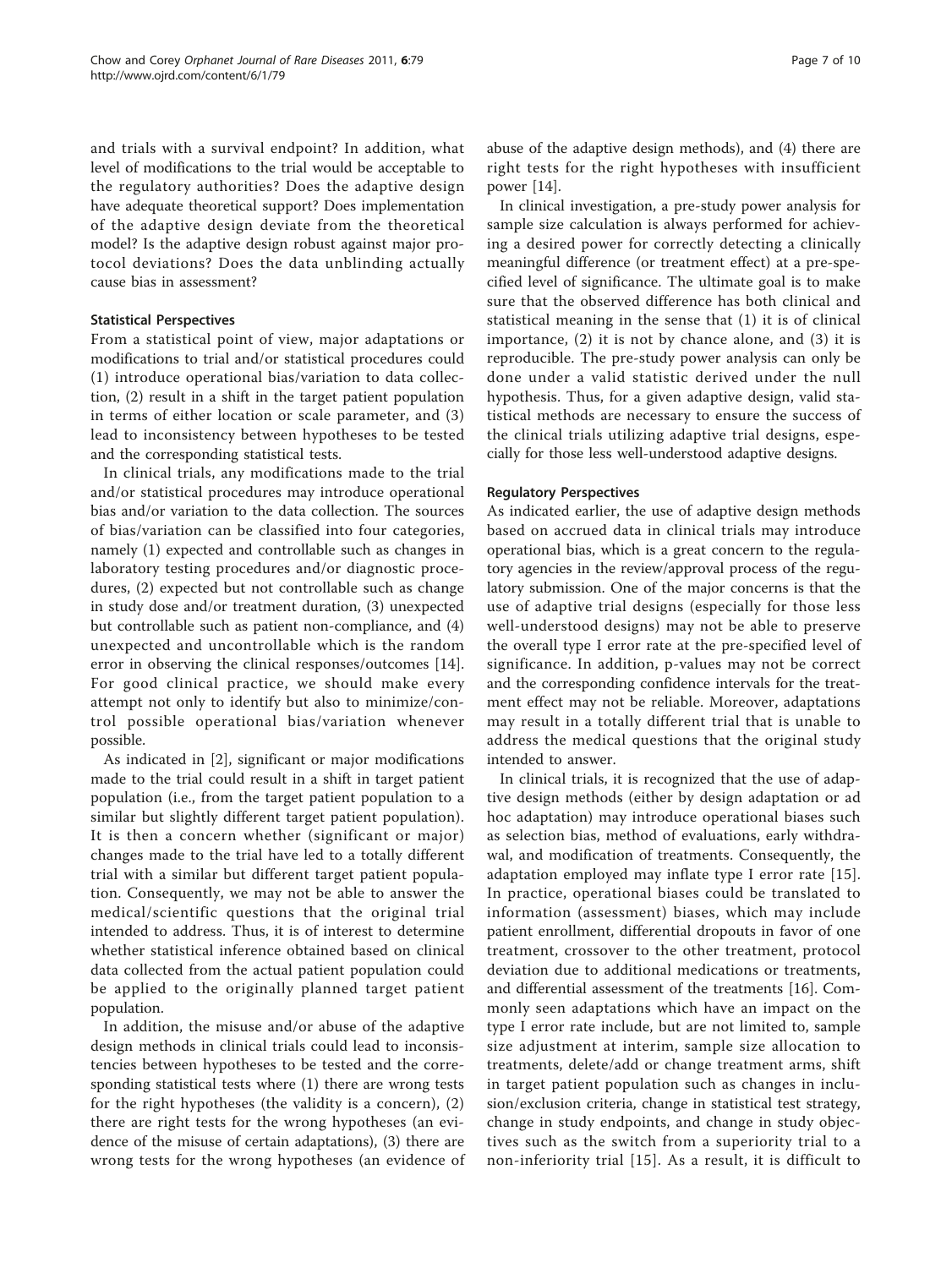interpret the clinically meaningful effect size for the treatments under study [[16\]](#page-9-0).

These regulatory concerns have led to the development of valid statistical methods under various less well-understood adaptive designs. As a result, the escalating momentum behind adaptive clinical trial designs continues moving forward since the FDA draft guidance was distributed for comments in February, 2010.

# Major Challenges and Obstacles

Despite the attractive characteristics of flexibility and efficiency of adaptive design trial designs in clinical trials, some concerns regarding the quality, validity and integrity of the trials arise, which have resulted in major challenges and obstacles to the investigators, clinical scientists and biostatisticians when implementing adaptive design methods in clinical trials. In this section, some challenges and obstacles, clinical trial simulation, and software application packages are discussed (see also Table [3\)](#page-5-0).

# Well-understood design

In clinical trials, a group sequential design is often considered for (1) early stopping for clinical benefit or harm, (2) early stopping for futility, (3) sample size re-estimation, and (4) re-designing the study in midstream [[17\]](#page-9-0). As indicated in the FDA draft guidance, group sequential designs are considered well-understood when design characteristics 1 or 2 are applied but not when design characteristics 3 or 4 are incorporated. The well-understood group sequential design is very popular due to the following two reasons. First, clinical endpoint is a moving target. The sponsors and/or investigators may change their mind regarding clinically meaningful effect size after the trial starts. Second, it is a common practice to request a small budget at the design and then seek for supplemental funding for increasing the sample size after seeing the interim data. To protect the overall type I error rate in an adaptive design with respect to changes in some design parameters, many authors have proposed procedures using observed treatment effects. This leads to the justification for the commonly used two-stage adaptive design, in which the data from both stages are independent and the first data are used for adaptation. When there is a shift in the location and/or scale parameters of the target patient population due to major changes in protocol amendments (e.g., major changes in eligibility criteria), however, standard methods for the well-understood group sequential design may not be valid. In this case, "How to protect the overall type I error rate with respect to changes in some design parameters?" has become a challenge to biostatisticians.

### Less well-understood designs

In practice, two-stage phase II/III seamless adaptive designs with different study objectives and/or different study endpoints at different stages are considered less well-understood designs in the sense that (1) valid statistical methods are yet to be developed, and (2) the impact of additional adaptations on statistical inference is unknown [[18](#page-9-0),[19\]](#page-9-0). Under the two-stage adaptive design, "How to perform sample size calculation/allocation at the planning stage?", "How to control the overall type I error rate at a pre-specified level of significance?", and "How to combine data collected from both stages for a final data analysis?" are major challenges to biostatisticians. In addition, it is a concern when there is a population shift due to protocol amendments, which will make the less well-understood design even more complicated and lesser well-understood.

# Clinical Trial Simulation

Clinical trial simulation is a process that uses computers to mimic the conduct of a clinical trial by creating virtual patients to extrapolate (or predict) clinical outcomes for each virtual patient based on the prespecified models [[20,21\]](#page-9-0). The primary objective of clinical trial simulation is multi-fold. First, it is used to monitor the conduct of the trial, project outcomes, anticipate problems and recommend remedies before it is too late. Second, it is used to extrapolate (or predict) the clinical outcomes beyond the scope of previous studies from which the existing models were derived using the model techniques. Third, it is used to study the validity and robustness of the trial under various assumptions of study designs. Clinical trial simulation is often conducted to verify (or confirm) the models depicting the relationships between the inputs such as dose, dosing time, patient characteristics, and disease severity and the clinical outcomes such as changes in the signs and symptoms or adverse events within the study domain. In practice, clinical trial simulation is often considered a way of predicting potential clinical outcomes under different assumptions and various design scenarios at the planning stage of a clinical trial for a better planning of the actual trial. However, clinical trial simulation is useful only when based on a wellestablished predictive model under certain assumptions [[21\]](#page-9-0). "How to validate the assumed predictive model for clinical trial simulation?" is a major challenge to both investigators and biostatisticians.

### Software Packages

As indicated earlier, more adaptations give the investigator more flexibility in identifying best clinical benefits of the test treatment under investigation. However, a multiple adaptive design with more adaptations could be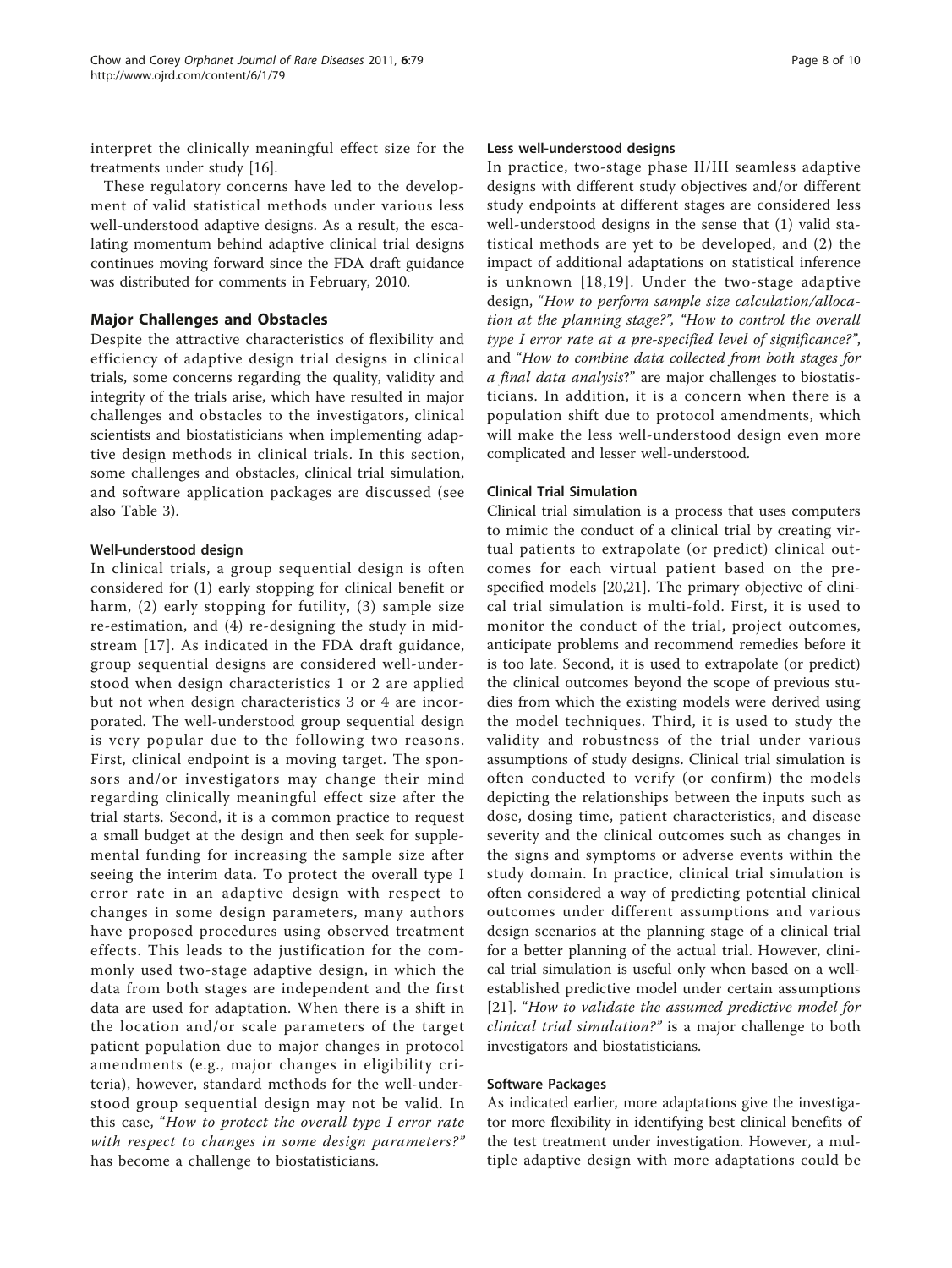<span id="page-8-0"></span>very complicated and consequently appropriate statistical methods for assessment of the treatment effect may not be available and are difficult, if not impossible, to obtain. Thus, one of the major obstacles for implementing adaptive design methods in clinical trials is that appropriate statistical methods are not well established with respect to various adaptations. Current software packages such as SAS cannot be applied directly and hence are not helpful. Although there are some software available in the marketplace such as ExpDesign Studio [[22](#page-9-0)], EastSurvAdapt [[23](#page-9-0)], and ADDPLAN [\(http://www.](http://www.addplan.com) [addplan.com\)](http://www.addplan.com), which cover certain types of adaptive trial designs, new software packages for adaptive design methods in clinical trials are necessary to assist in implementing adaptive trial designs in clinical trials [[24](#page-9-0)]. An overview of software available for group sequential and adaptive designs can be found in [\[25\]](#page-9-0).

# Concluding Remarks

In clinical trials, although the flexibility of modifying study parameters is very attractive to clinical scientists, several scientific (clinical, statistical, and regulatory) questions/concerns arise. First, what level of modifications to the trial procedures and/or statistical procedures would be acceptable to the regulatory authorities? Second, what are the regulatory requirements and standards for the review and approval process of clinical data obtained from adaptive clinical trials with different levels of modifications to trial procedures and/or statistical procedures of on-going clinical trials? Third, has the clinical trial become a totally different trial after the modification of the trial procedures and/or statistical procedures for addressing the study objectives of the originally planned clinical trial? These concerns should be addressed by the regulatory authorities before the adaptive design methods can be widely accepted in clinical research and development. As a result, guidelines for specific adaptive design methods must be developed in order to avoid every intentional or unintentional manipulation of the adaptive design results in clinical trials. The guidelines should describe in detail not only the standards for use of specific adaptive design methods in clinical trials, but also the level of modification in an adaptive design that is acceptable to the regulatory agencies. In addition, any changes in the process of regulatory review/approval should be clearly indicated in such guidelines. It should be noted that the adaptive design methods have been used in the review/approval process of regulatory submissions for years, though it may not have been recognized until recently. As indicated earlier, most adaptive clinical trials designs for clinical investigation of a test treatment under investigation that are of particular interest to the investigators are considered less well-understood designs. For some

(complicated) less well-understood designs, statistical methods are yet to be developed. The use of an independent data safety monitoring board (DSMB) will not only help to prevent the investigator from misuse and/ or abuse of the adaptive design methods, but also to ensure the quality, validity, and integrity of the trials utilizing adaptive designs [[26\]](#page-9-0).

# Future Perspectives

We are moving in the right direction and yet there is still a long way to go until we are able to address all of the scientific issues from clinical, statistical, and regulatory perspectives as described earlier. Detailed designspecific guidances (e.g., guidances regarding sample size calculation/allocation and statistical/clinical considerations for a two-stage phase I/II or phase II/III seamless adaptive trial design) must be developed by the regulatory agencies before implementation of adaptive design methods in pharmaceutical/clinical research and development. In addition, qualification, composition, role/ responsibility, and function/activity of an independent data monitoring committee for implantation of adaptive trial design need to be established for an objective and unbiased assessment of the treatment effect of the drug under investigation. Thus, from future perspectives, it is suggested that the escalating momentum for the use of adaptive design methods in clinical trials proceed with caution. At the same time, valid statistical methods for interested adaptive designs with various adaptations should be developed to prevent the possible misuse and/ or abuse of the adaptive design methods in clinical trials.

#### Acknowledgements

The authors would like to thank two reviewers for their constructive comments that have led to the improvement of the manuscript. This research is sponsored in part by the Duke University Center for AIDS Research (CFAR), an NIH funded program (2P30 AI064518).

#### Author details

<sup>1</sup>Department of Biostatistics and Bioinformatics, Duke University School of Medicine, Durham, North Carolina, USA. <sup>2</sup>Department of Medicine, Duke University School of Medicine, Durham, North Carolina, USA.

#### Authors' contributions

Both SC and RC participated in the development of the early version of the manuscript. SC carried out the examples. RC provided medical input and constructive discussion. All authors read and approved the final manuscript.

#### Competing interests

The authors declare that they have no competing interests.

Received: 22 August 2011 Accepted: 30 November 2011 Published: 30 November 2011

#### References

1. Woodcock J: FDA's Critical Path Initiative. 2004, FDA wesite: http://www. fda.gov/oc/initiatives/criticalpath/woodcock0602/woodcock0602.html.